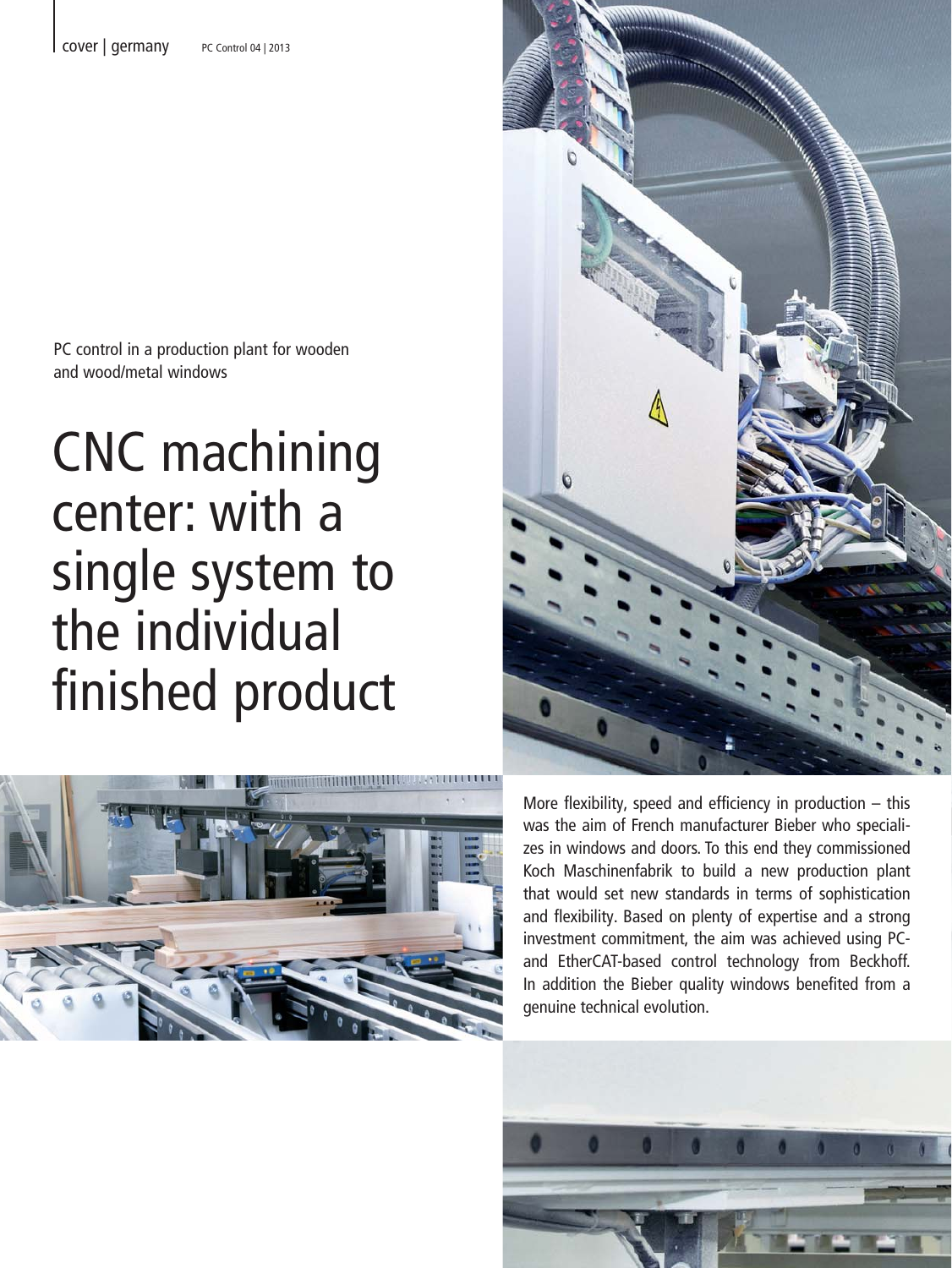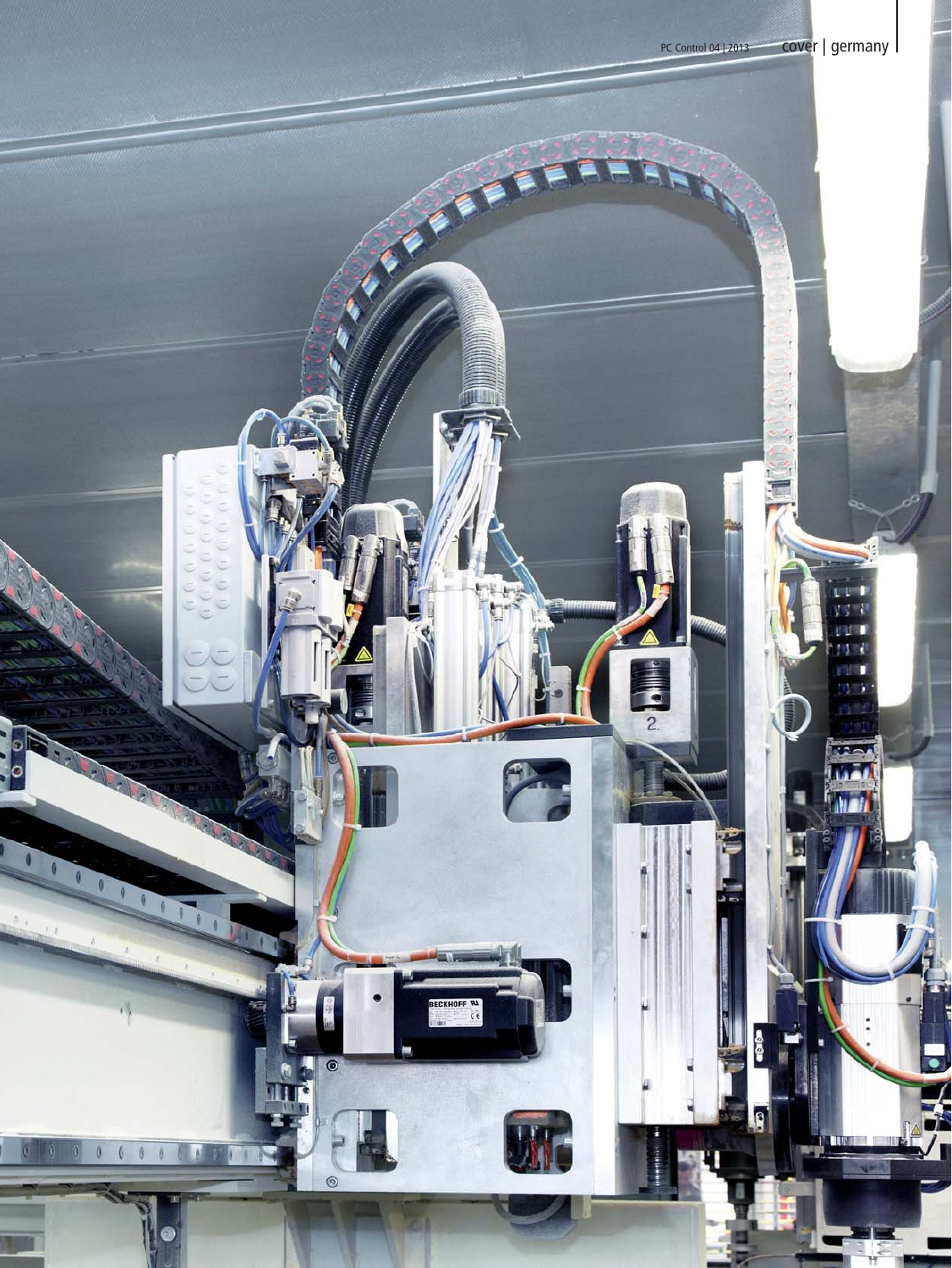

With more than 50 years of experience, Gerhard Koch Maschinenfabrik GmbH & Co. KG, based in Leopoldshöhe, Germany, has become a leading supplier of top-quality machines for the production of furniture, doors and timber windows. The plant manufacturer specializes in machines for sawing, milling, drilling and, especially, for gluing and dowelling. This extensive know-how is what attracted the window and door specialist Bieber SA, based in the Alsatian town of Waldhambach, when the time came to modernize their production facilities with a new main production system.

## Quality and flexibility as key requirements

Koch's main requirements for the new CNC machining center Winline-6 were safeguarding and possibly even increasing the high product quality and maximum flexibility right down to lot size 1. Both are key success factors in the market for wooden windows and doors. After all, the company even deals with private customers demanding custom products in small series or individual pieces.

The result is a unique, modular woodworking machine, which, notwithstanding its size and complexity, only requires two operators. It handles all parts of a wooden window right up to the individual finished product – for wood/ metal windows including the application of brackets for aluminum panels – so that the window is ready for coating. Although the new production plant for

Bieber is based on the tried and tested modular Koch system, it was tailored to meet the requirements of the window specialists, which included the in-house development of software for the PC Control master computer.

#### A complete machining center from one source

The machine manufacturer Koch developed the Bieber production plant completely in-house. Only the upstream planer, which was also automated with TwinCAT as requested by Koch, was sourced externally and then seamlessly integrated in the system. Koch's actual Winline-6 plant consists of five modules: the intermediate parts store, the three processing modules – Winline-600, Windoor-LU und Winline-6000 – arranged in a U-shaped configuration, and the tool changer with shuttle system located in between.

Koch uses EtherCAT and TwinCAT NC I software for transferring and processing control data within the individual machine modules. This was a prerequisite to meet the high requirements for axis synchronization of the servo-controlled and independently operating tension jacks in the Winline-600 processing module, for example. Oliver Bexte, software Development Manager at Koch, explains: "Each of the two Winline-600 processing sections may contain up to six individual components, i.e. twelve parts in total, at any one time. The high processing performance and short cycle times require very fast control technology. We therefore operate the NC with a task with 2 ms speed and precision, the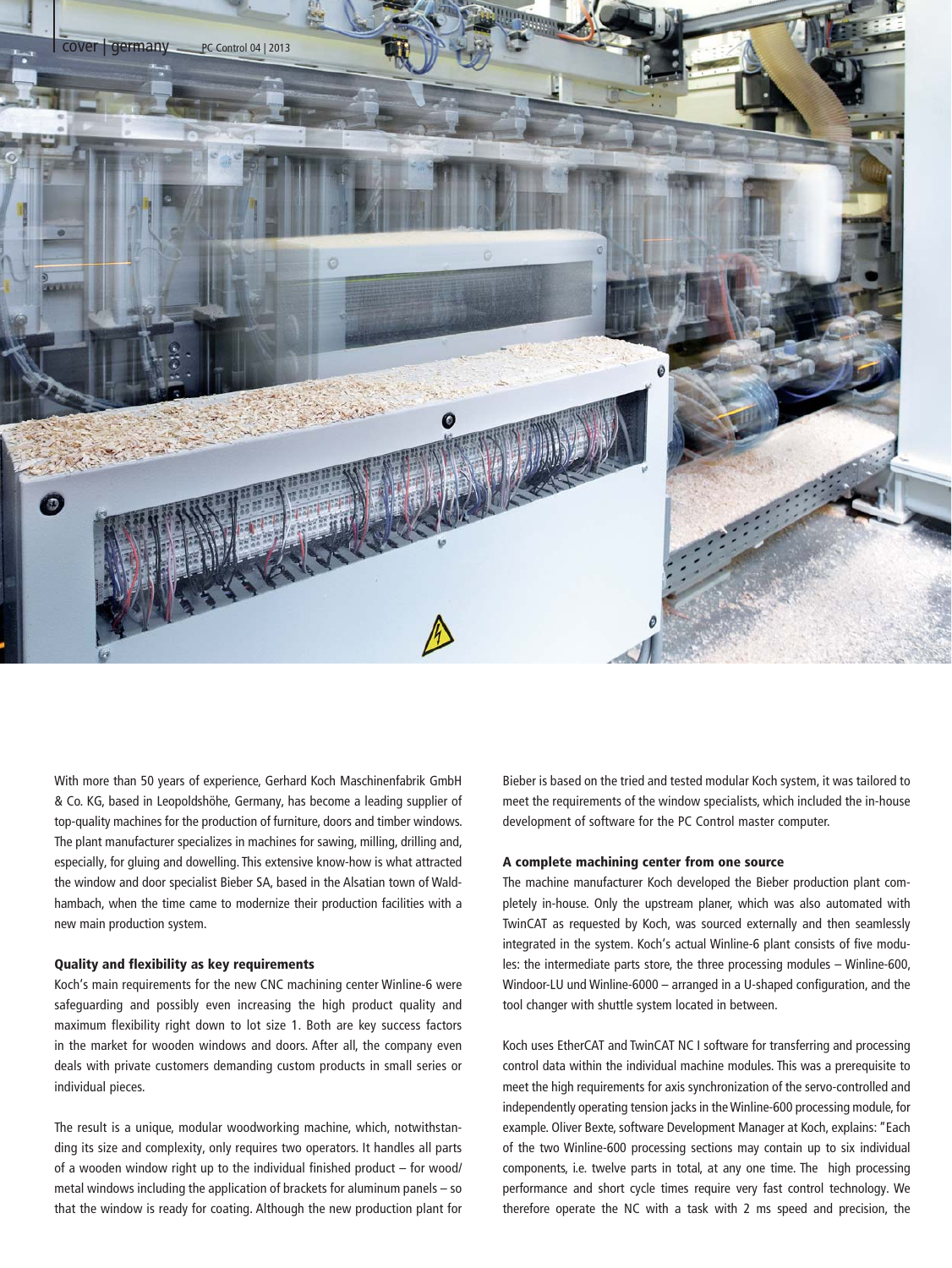

**The tool change systems from Koch minimizes processing times, since the plate changers are supplied with tools for subsequent processing steps via look-ahead functionality, thereby eliminating waiting times.**



**(from left) Yves Kuhl, Plant Designer at Bieber, Oliver Bexte, Software Expert from Koch, and Philippe Beyer, Managing Director from Bieber in front of the control cabinet for the Winline-600 processing unit.**

cam-plate axes even at 1 ms." Based on the proven track record over many years, Koch uses Beckhoff automation technology for all its NC-controlled machines.

The different machine modules exchange higher-level data via real-time Ethernet. The communication with the master computer – which is used for the calculation and allocation of the production data, parts tracking and tool management – is based on TwinCAT ADS.

The high complexity of the plant is reflected in the key data of the automation system: C6140 control cabinet Industrial PCs with RAID system from Beckhoff are used as control computers in all modules and as master computer. They are operated via customized Beckhoff touch panels with push-button extension. Including the upstream planer, a total of 102 servo axes have to be controlled. In addition, the EtherCAT system has 1804 digital inputs and 1516 digital outputs, numerous analog I/Os and TwinSAFE terminals – for realization of a start-up lock and a global emergency stop – and several other terminals, such as the EL6001 for connecting RS232 devices.

### Five modules for the production process

The first module of the Bieber production plant is the intermediate parts store with shelf trolleys from which the plant is automatically supplied with raw ma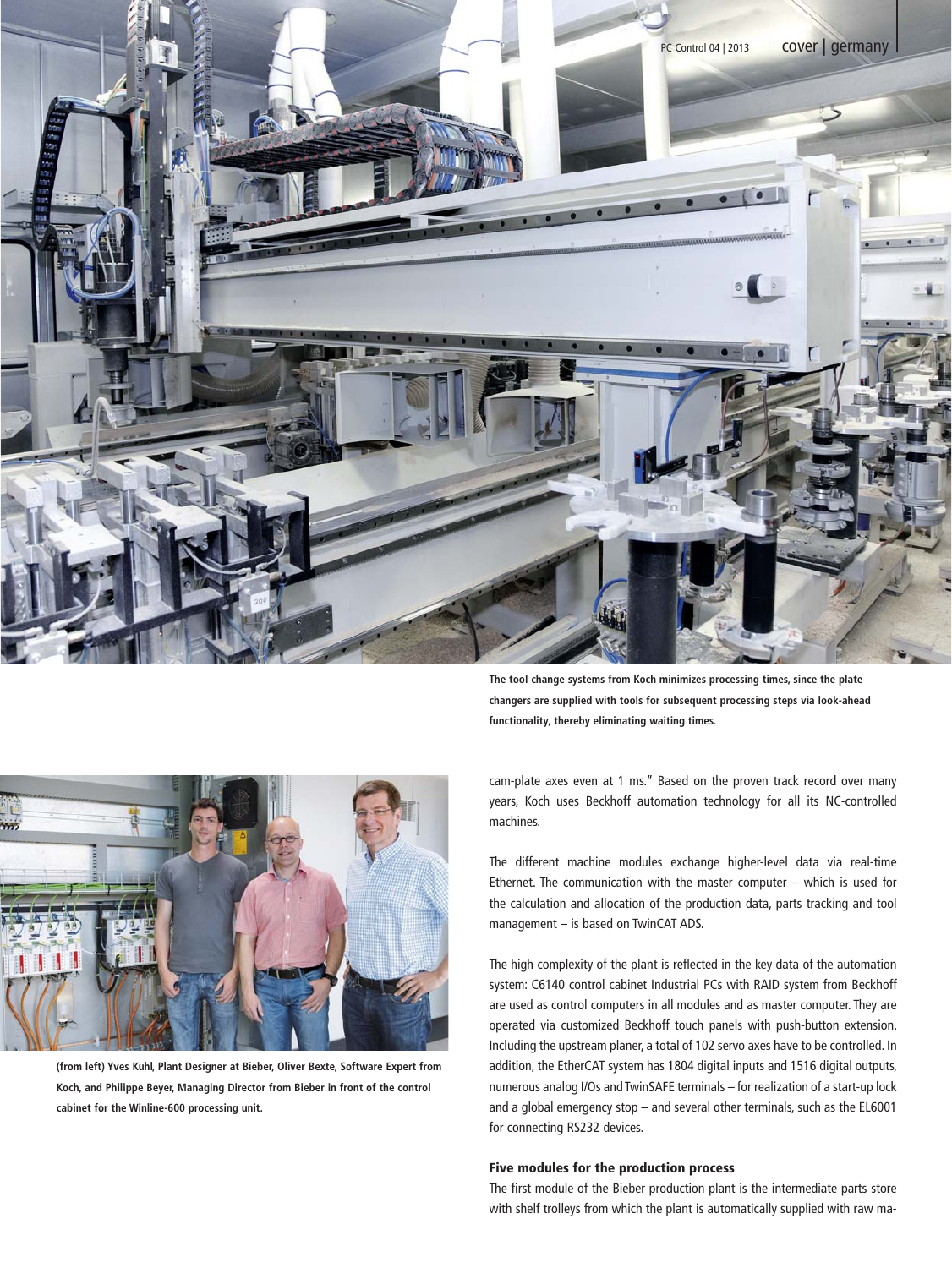terial in the form of timber beams that are up to 6 m long. In order to minimize waste, the material supply is organized based on the overall order, rather than in relation to individual timber beams. An order can comprise of up to 196 individual components, which are allocated from the intermediate store on a frame-by-frame basis. The complex process is controlled via four AX51xx servo drives, four EK1100 EtherCAT couplers, 28 digital EL1004 input terminals and 37 digital EL2004 output terminals, plus a total of 30 I/Os in protection class IP 67, in the form of EP1008, EP2008 and EP2028 EtherCAT Box modules.

The subsequent Winline-600 module has three processing stations, so that up to six workpieces, which are transported through the plant on two conveyor sections, can be processed independently and simultaneously. The process steps include saw cutting with waste wood disposal, horizontal drilling for dowel joints, drilling for installation holes and corner hinges, strike plate installation and milling of face profiles. The module is controlled and monitored by 13 AX51xx and 11 AX52xx servo drives, 12 EK1100 EtherCAT couplers, 106 digital EL1004 input terminals and 127 digital EL2004 output terminals.

The third Windoor-LU module is the processing unit for length-independent drilling and dowelling. Two AX51xx and AX52xx servo drives, four EK1100 EtherCAT couplers, 39 EL1004 EtherCAT Terminals and 43 EL2004 EtherCAT Terminals ensure precise workpiece positioning and therefore exact drilling and dowelling. The maintenance-free monitoring system for correct glue application developed by Koch ensures high manufacturing quality when the dowels are applied.

The last processing module before the workpieces are queued or fed directly to the frame press is a Winline-6000 unit, where the workpieces are profiled longitudinally; first inside then outside. Up to four processing motors per side are used, depending on how the tools are allocated. A special feature is that all four motors can plunge and emerge on the fly, as required, thanks to TwinCAT cam plates, independently of each other and very dynamically, so that profile changes are smooth and fast, without the need to stop the main axis. The control system for the module comprises 20 AX51xx servo drives, 14 AX52xx servo drives, four EK1100 EtherCAT couplers, 238 EL1004 EtherCAT Terminals and 152 EL2004 EtherCAT Terminals.

The fifth module, the tool change system, sits between the Winline-600 and Winline-6000 processing units. Via a shuttle it supplies the ten plate changers for the processing units with the tools required for the next processing step, controlled via the master computer based on look-ahead functionality. In this way downtimes are eliminated, further reducing the processing times. The devices used in this module include 23 AX5xxx servo drives.

#### Customer requirements optimally implemented

The customer requirements in the market for high-quality wooden windows are the yardstick based on which the new production plant is measured. Bieber's Managing Director Philippe Beyer explains: "We cover the whole range from standard windows to individual products. We are renowned for high quality, particularly in the important and demanding US-American market, where Bill Gates is one of our customers, for example. Key aims were therefore increased flexibility, higher productivity and improved product quality, which is why we were looking for a new, innovative plant from Koch. In the meantime it has become evident that our products have experienced technical evolution thanks to the Koch plant." Yves Kuhl, Plant Designer at Bieber, said: "The high requi-



**The modular woodworking machine from Koch covers all process steps required for window production.** 

rements resulting from short production times are optimally satisfied thanks to the high performance and positioning speed within the plant. On average we achieve a throughput of two workpieces per minute and therefore an output of around 800 window components per shift. Moreover, the Koch plant offers many innovative functions, such as profile changes, that were not possible with the previously used individual systems. Above all, the end product is a finished product with all the required holes and dowels that simply has to be pressed."

PC-based Control technology from Beckhoff has already been tried and tested in everyday practice at Bieber for a long time, as Ralf Steube, Chief Designer for window and door production machines at Koch, explains: "Two of our machines that are controlled with Beckhoff technology were installed at Bieber over ten years ago and are still operating extremely reliably. PLC-controlled machines therefore became a thing of the past quite some time ago. With the new plant, Bieber once again benefits from comprehensive PC Control expertise." Oliver Bexte, Software Expert at Koch, added: "With our new plant Bieber covers around 80 % of their production. A quick response in the event of a system shutdown is therefore crucial. This is one of the reasons why we use Beckhoff control technology throughout. The same PCs, EtherCAT couplers and I/Os are used anywhere in the system, so that in the event of a fault components can be replaced quickly and easily, quite often even without having to call in a service technician." Philippe Beyer sees another benefit: "The PC technology also sim-